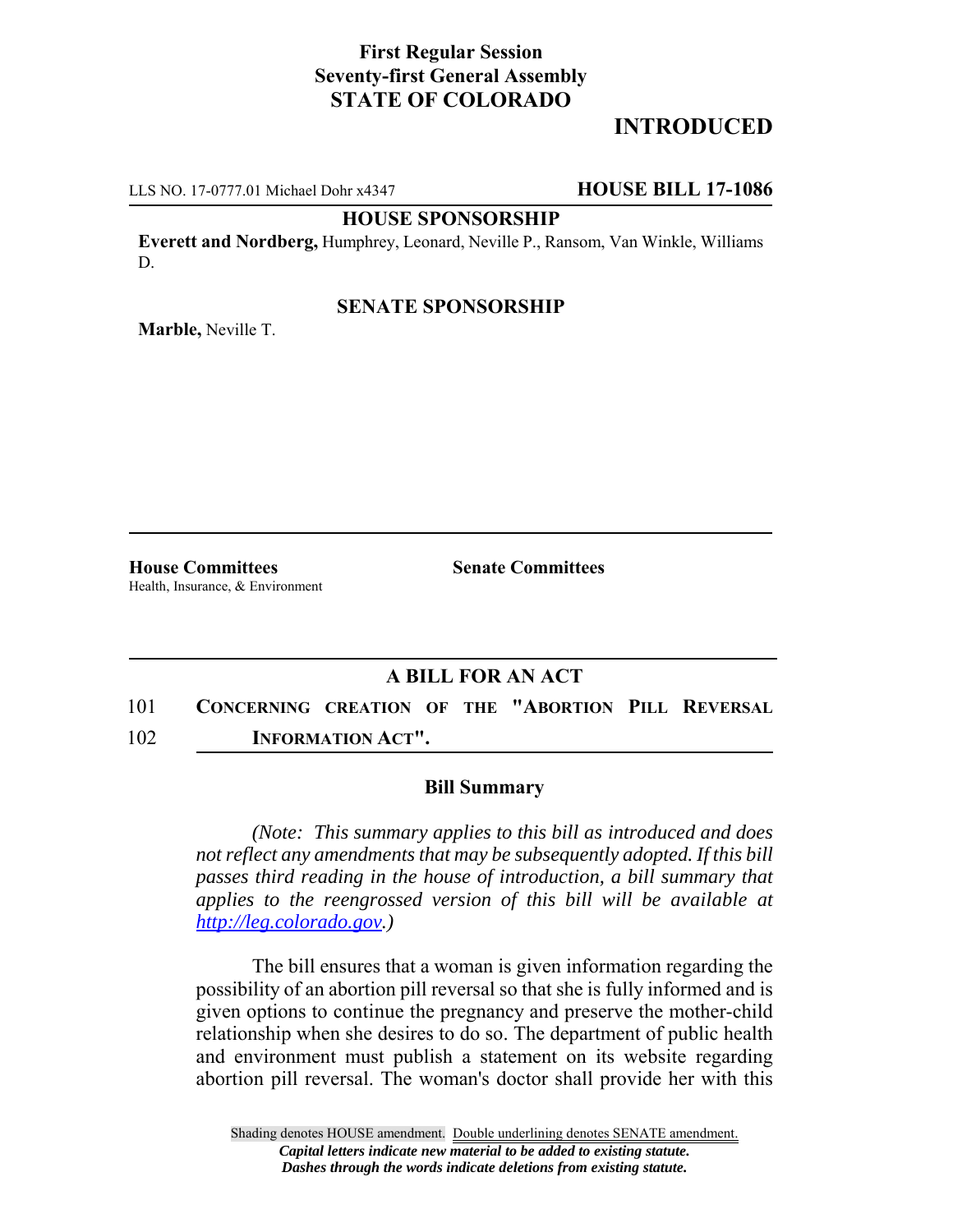statement at least 24 hours before providing the abortion pill.

 *Be it enacted by the General Assembly of the State of Colorado:* **SECTION 1.** In Colorado Revised Statutes, **add** part 4 to article 6 of title 25 as follows: PART 4 ABORTION PILL REVERSAL INFORMATION ACT **25-6-401. Short title.** THE SHORT TITLE OF THIS PART 4 IS THE "ABORTION PILL REVERSAL INFORMATION ACT". **25-6-402. Legislative findings and purposes.** (1) THE COLORADO GENERAL ASSEMBLY FINDS THAT: (a) MIFEPRISTONE, THE FIRST DRUG IN THE TWO-DRUG CHEMICAL ABORTION PROCEDURE COMMONLY REFERRED TO AS "RU-486" OR "THE ABORTION PILL", WORKS BY BLOCKING PROGESTERONE RECEPTORS. PROGESTERONE IS NECESSARY FOR THE DEVELOPMENT OF AN UNBORN CHILD. (b) MIFEPRISTONE ALONE RESULTS IN COMPLETE ABORTION IN 16 SIXTY TO EIGHTY PERCENT OF CASES; (c) HOWEVER, SOME WOMEN COME TO REGRET THEIR DECISION TO ABORT SHORTLY AFTER INGESTING MIFEPRISTONE; (d) IN RECENT YEARS, PHYSICIANS HAVE DEVELOPED A METHOD TO 20 POTENTIALLY REVERSE THE EFFECTS OF MIFEPRISTONE; (e) THIS ABORTION PILL REVERSAL PROCESS, WHICH HAS BEEN DISCUSSED IN A PEER-REVIEWED STUDY, IS BASED UPON A WELL-ESTABLISHED MEDICAL REGIMEN THAT IS USED IN OTHER AREAS OF HEALTH CARE—SPECIFICALLY, METHOTREXATE AND "LEUCOVORIN RESCUE";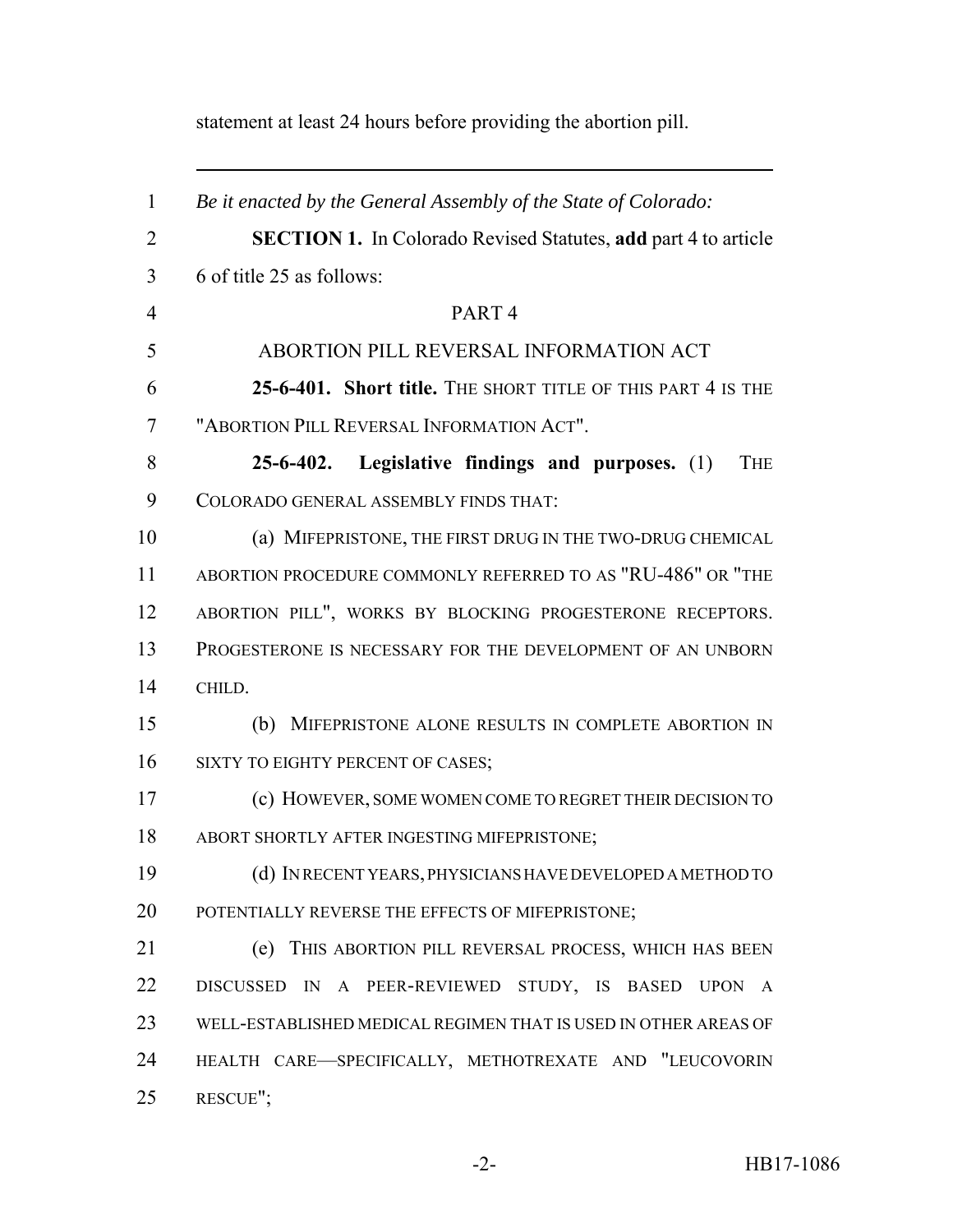(f) METHOTREXATE, A CHEMOTHERAPY DRUG, KILLS RAPIDLY DIVIDING CELLS, SUCH AS CANCER CELLS.THE DRUG WORKS BY BLOCKING THE ACTION OF FOLIC ACID. TYPICALLY, PHYSICIANS ALLOW THE METHOTREXATE TO WORK FOR A DAY OR TWO AND THEN GIVE THE PATIENT A HIGH DOSE OF FOLIC ACID, OR LEUCOVORIN, TO COMPENSATE FOR WHAT HAS BEEN LOST.THIS HIGH DOSAGE OF FOLIC ACID, IN ESSENCE, "KICKS" THE METHOTREXATE OFF OF THE CELLS. THIS FLOODING OF THE PATIENT'S BODY WITH FOLIC ACID IS CALLED A "LEUCOVORIN RESCUE" AND IS A WELL-ESTABLISHED MEDICAL PROCEDURE.

 (g) UNDERSTANDING THE SCIENCE BEHIND THE MECHANISM OF ACTION OF MIFEPRISTONE HAS ALLOWED PHYSICIANS TO DESIGN A SPECIFIC "RESCUE" FOR A WOMAN WHO HAS USED MIFEPRISTONE TO INDUCE AN ABORTION.SINCE PHYSICIANS KNOW EXACTLY HOW MIFEPRISTONE WORKS IN BLOCKING PROGESTERONE, PHYSICIANS KNOW THAT TREATING A WOMAN WITH PROGESTERONE CAN "KICK OFF" THE MIFEPRISTONE AND DISPLACE MIFEPRISTONE FROM THE PROGESTERONE RECEPTORS. THIS ALLOWS THE WOMAN'S BODY TO RESPOND NATURALLY TO THE PROGESTERONE AND TO EFFECTIVELY FIGHT THE EFFECTS OF THE MIFEPRISTONE-INDUCED BLOCKAGE.

 (h) IN SHORT, MIFEPRISTONE FLOODS THE PROGESTERONE RECEPTORS, THUS BLOCKING PROGESTERONE. TO BLOCK OR "REVERSE" THE EFFECTS OF THE MIFEPRISTONE, A PREGNANT WOMAN'S BODY IS FLOODED WITH PROGESTERONE.

 (i) PROGESTERONE ITSELF HAS BEEN USED SAFELY IN PREGNANCIES FOR DECADES. IT IS USED IN IN VITRO FERTILIZATION, INFERTILITY TREATMENTS, AND HIGH-RISK PREGNANCIES SUCH AS THOSE EXPERIENCING PRE-TERM LABOR OR IN SOME CASES AFTER MULTIPLE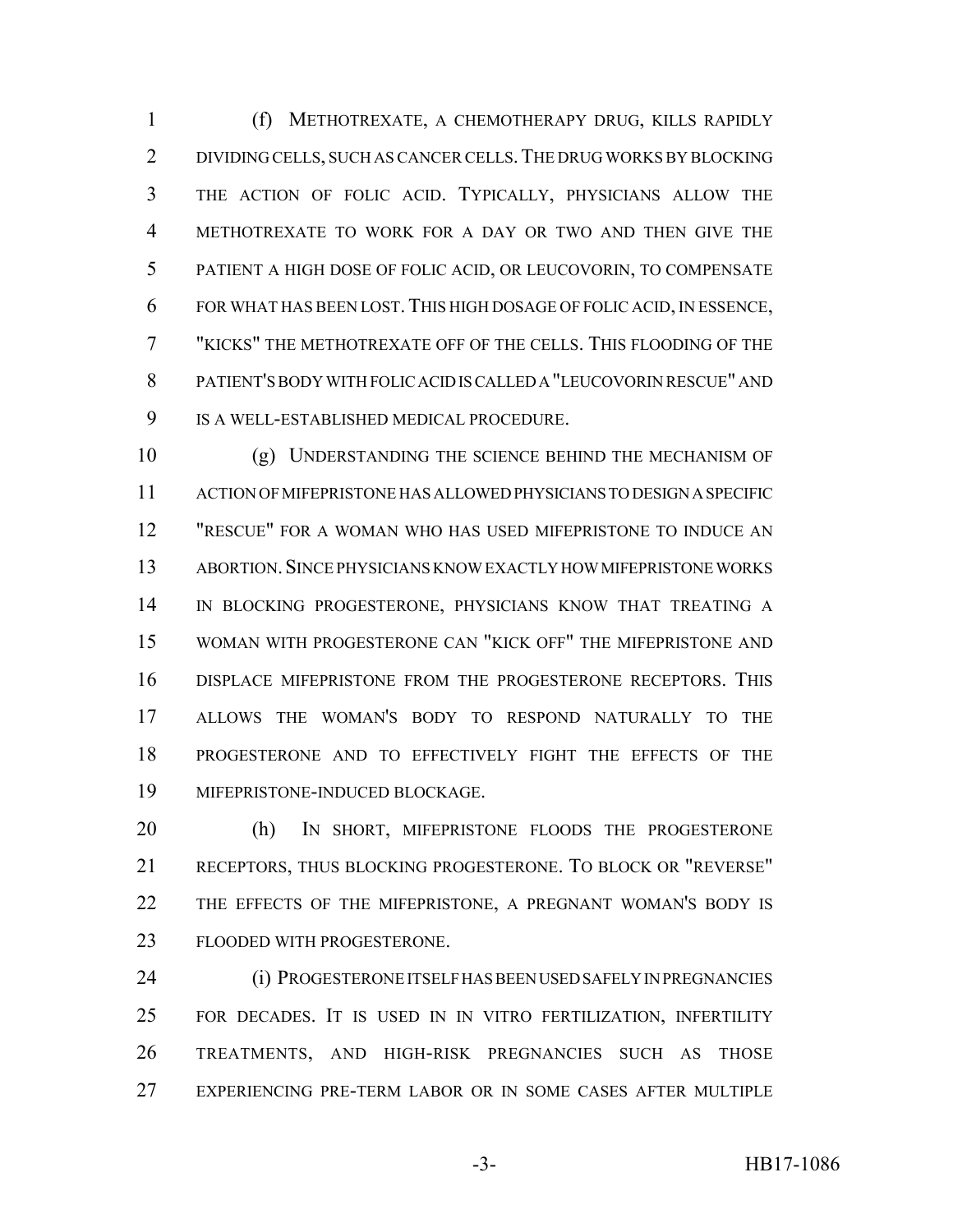MISCARRIAGES. USING PROGESTERONE TO REVERSE THE EFFECTS OF MIFEPRISTONE IS A TARGETED RESPONSE THAT IS SAFE FOR THE WOMAN.

 (j) AS OF MAY 2016, IT HAS BEEN REPORTED THAT AT LEAST ONE HUNDRED SEVENTY-FIVE BABIES HAVE BEEN BORN FOLLOWING THIS REVERSAL PROCESS, WITH ANOTHER ONE HUNDRED ON THE WAY, STILL IN UTERO;

 (k) FOR DECADES, THE UNITED STATES SUPREME COURT HAS RECOGNIZED THAT A WOMAN'S DECISION OF ABORTION IS "OFTEN A STRESSFUL ONE, AND IT IS DESIRABLE AND IMPERATIVE THAT IT BE MADE WITH FULL KNOWLEDGE OF ITS NATURE AND CONSEQUENCES." *PLANNED PARENTHOOD V. DANFORTH*, 428 U.S. 52, 67 (1976).

12 (l) WOMEN HAVE DESCRIBED THAT PLANNED PARENTHOOD OR OTHER ABORTION FACILITIES INFORM THEM THAT NOT FOLLOWING THROUGH WITH THE REST OF AN ABORTION AFTER INGESTING MIFEPRISTONE CAN RESULT IN SERIOUS BIRTH DEFECTS. HOWEVER, THE AMERICAN COLLEGE OF OBSTETRICIANS AND GYNECOLOGISTS DECLARED IN A 2014 PRACTICE BULLETIN THAT "NO EVIDENCE EXISTS TO DATE OF A TERATOGENIC EFFECT OF MIFEPRISTONE". THUS, THE STATE RECOGNIZES THAT SINCE MIFEPRISTONE IS NOT KNOWN TO CAUSE BIRTH DEFECTS, WOMEN ARE NOT BEING GIVEN ACCURATE INFORMATION BY ABORTION FACILITIES WHEN THEY DESIRE TO REVERSE THEIR ABORTIONS.

22 (m) WOMEN HAVE DOCUMENTED THEIR PERSONAL STORIES, IN WHICH THEY DESIRED TO REVERSE AN ABORTION AFTER INGESTING 24 MIFEPRISTONE. THESE WOMEN CALLED PLANNED PARENTHOOD, WHO HAD GIVEN THEM THE MIFEPRISTONE, AND ASKED WHAT THEY COULD DO SINCE THEY HAD CHANGED THEIR MINDS AND NO LONGER WANTED TO COMPLETE THE ABORTION. PLANNED PARENTHOOD'S ANSWER WAS, FALSELY, THAT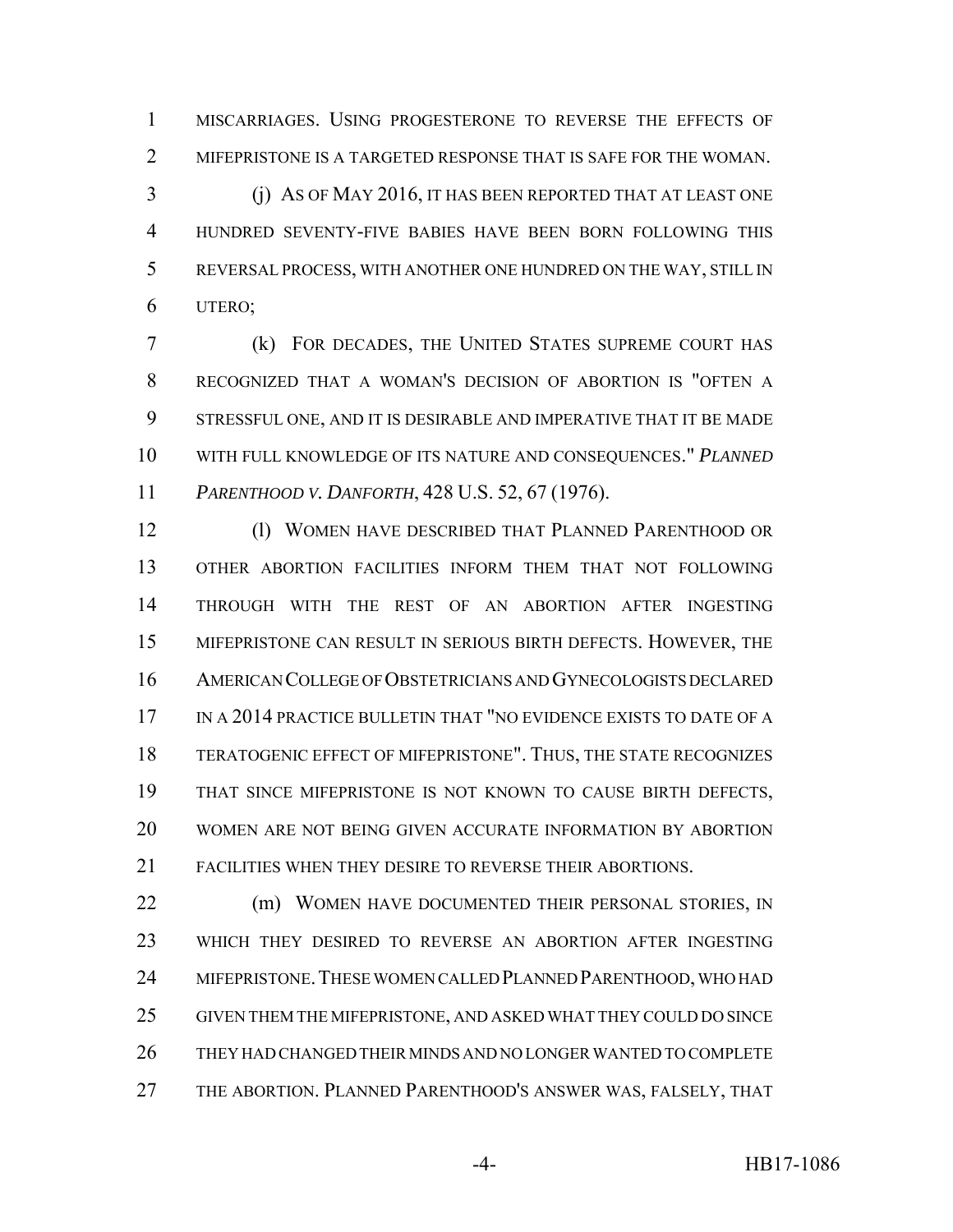THE WOMEN COULD DO NOTHING BUT TAKE THE SECOND PRESCRIBED DRUG 2 AND COMPLETE THE ABORTION. THESE WOMEN WERE FORCED TO DO THEIR OWN INTERNET SEARCH, FIND AN ORGANIZATION LIKE ABORTION PILL REVERSAL, AND BE PUT IN TOUCH WITH A DOCTOR WHO WAS WILLING TO SUCCESSFULLY REVERSE THEIR ABORTION. MONTHS LATER, THESE MOTHERS' BABIES WERE BORN HEALTHY.

 (2) BASED ON THE FINDINGS IN SUBSECTION (1) OF THIS SECTION, 8 THE PURPOSES OF THIS PART 4 ARE TO:

 (a) ENSURE THAT EVERY WOMAN CONSIDERING AN ABORTION RECEIVES COMPREHENSIVE INFORMATION ON ABORTION, INCLUDING THE POTENTIAL TO REVERSE THE EFFECTS OF ABORTION-INDUCING DRUGS 12 SHOULD SHE CHANGE HER MIND, AND THAT, IF SHE DESIRES TO CONTINUE HER RELATIONSHIP WITH HER CHILD BY REVERSING HER ABORTION, SUCH A DESIRE SHOULD NOT BE PREVENTED BY ABORTION FACILITIES AND THEIR STAFF; AND

 (b) REDUCE "THE RISK THAT A WOMAN MAY ELECT AN ABORTION, ONLY TO DISCOVER LATER, WITH DEVASTATING PSYCHOLOGICAL CONSEQUENCES, THAT HER DECISION WAS NOT FULLY INFORMED." *PLANNED PARENTHOOD V. CASEY*, 505 U.S. 833, 882 (1992).

 **25-6-403. Definitions.** AS USED IN THIS PART 4 ONLY, UNLESS THE 21 CONTEXT OTHERWISE REQUIRES:

22 (1) "ABORTION" MEANS THE ACT OF USING OR PRESCRIBING ANY INSTRUMENT, MEDICINE, DRUG, OR ANY OTHER SUBSTANCE, DEVICE, OR MEANS WITH THE INTENT TO TERMINATE THE CLINICALLY DIAGNOSABLE PREGNANCY OF A WOMAN WITH KNOWLEDGE THAT THE TERMINATION BY THOSE MEANS WILL WITH REASONABLE LIKELIHOOD CAUSE THE DEATH OF THE UNBORN CHILD. SUCH USE, PRESCRIPTION, OR MEANS IS NOT AN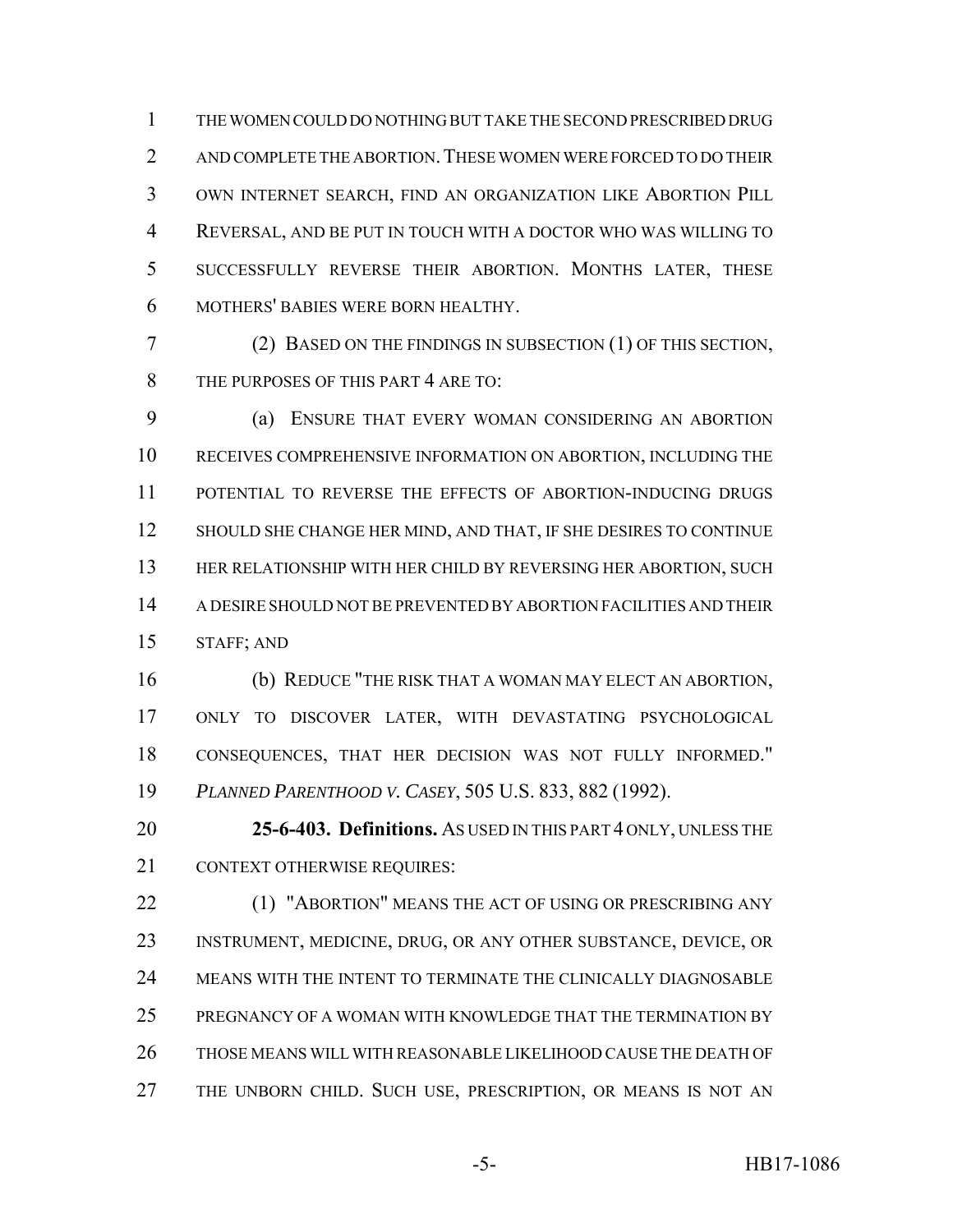ABORTION IF DONE WITH THE INTENT TO:

 (a) SAVE THE LIFE OR PRESERVE THE HEALTH OF THE UNBORN CHILD;

 (b) REMOVE A DEAD UNBORN CHILD CAUSED BY SPONTANEOUS ABORTION; OR

(c) REMOVE AN ECTOPIC PREGNANCY.

 (2) "ABORTION-INDUCING DRUG" MEANS A MEDICINE, DRUG, OR ANY OTHER SUBSTANCE PRESCRIBED OR DISPENSED WITH THE INTENT OF TERMINATING THE CLINICALLY DIAGNOSABLE PREGNANCY OF A WOMAN, WITH KNOWLEDGE THAT THE TERMINATION WILL WITH REASONABLE LIKELIHOOD CAUSE THE DEATH OF THE UNBORN CHILD. THIS INCLUDES OFF-LABEL USE OF DRUGS KNOWN TO HAVE ABORTION-INDUCING PROPERTIES THAT ARE PRESCRIBED SPECIFICALLY WITH THE INTENT OF CAUSING AN ABORTION.THIS DEFINITION DOES NOT APPLY TO DRUGS THAT MAY BE KNOWN TO CAUSE AN ABORTION, BUT WHICH ARE PRESCRIBED FOR OTHER MEDICAL INDICATIONS LIKE CHEMOTHERAPEUTIC AGENTS OR DIAGNOSTIC DRUGS.

 (3) "DEPARTMENT" MEANS THE DEPARTMENT OF PUBLIC HEALTH AND ENVIRONMENT.

 (4) "MEDICAL EMERGENCY" MEANS A CONDITION THAT SO COMPLICATES THE MEDICAL CONDITION OF A PREGNANT WOMAN AS TO NECESSITATE THE IMMEDIATE TERMINATION OF HER PREGNANCY TO AVERT HER DEATH OR FOR WHICH A DELAY WILL CREATE SERIOUS RISK OF SUBSTANTIAL AND IRREVERSIBLE IMPAIRMENT OF A MAJOR BODILY FUNCTION.

 (5) "MIFEPREX REGIMEN" MEANS THE ABORTION-INDUCING DRUG REGIMEN THAT INVOLVES ADMINISTRATION OF MIFEPRISTONE (BRAND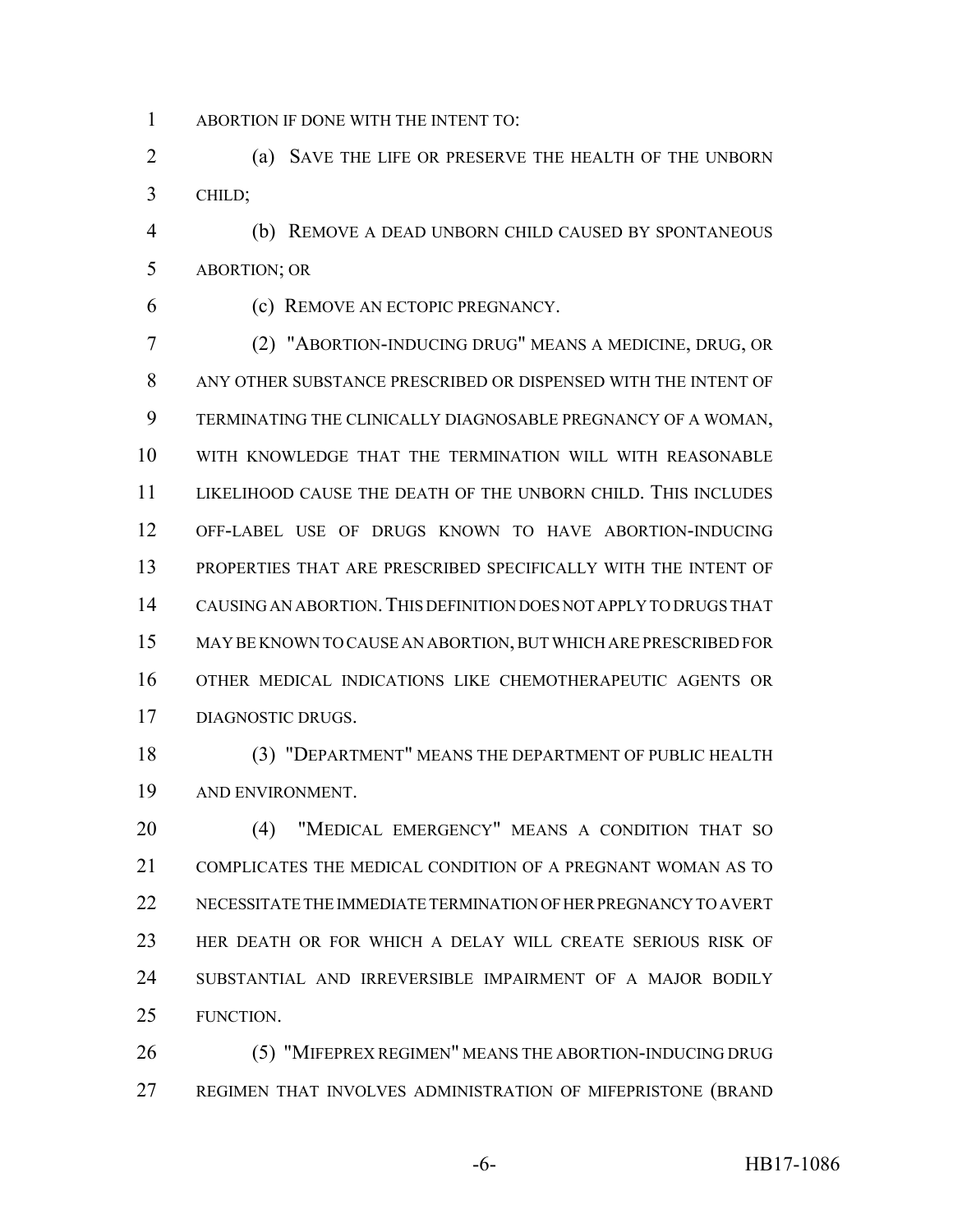NAME "MIFEPREX") AND MISOPROSTOL. IT IS THE ONLY ABORTION-INDUCING DRUG REGIMEN APPROVED BY THE FDA. IT IS ALSO KNOWN AS THE "RU-486 REGIMEN" OR SIMPLY "RU-486" OR "THE ABORTION PILL".

 (6) "MIFEPRISTONE" MEANS THE FIRST DRUG USED IN THE MIFEPREX REGIMEN.

 (7) "MISOPROSTOL" MEANS THE SECOND DRUG USED IN THE MIFEPREX REGIMEN.

 (8) "PHYSICIAN" MEANS ANY PERSON LICENSED TO PRACTICE MEDICINE IN THIS STATE. "PHYSICIAN" INCLUDES MEDICAL DOCTORS AND DOCTORS OF OSTEOPATHY.

 (9) "QUALIFIED PERSON" MEANS AN AGENT OF THE PHYSICIAN WHO IS A PSYCHOLOGIST, LICENSED SOCIAL WORKER, LICENSED PROFESSIONAL COUNSELOR, REGISTERED NURSE, OR PHYSICIAN.

 (10) "UNBORN CHILD" MEANS THE OFFSPRING OF HUMAN BEINGS FROM CONCEPTION UNTIL BIRTH.

 **25-6-404. Information required on abortion pill reversal.** (1) EXCEPT IN THE CASE OF A MEDICAL EMERGENCY, AT LEAST TWENTY-FOUR HOURS PRIOR TO THE ABORTION PILL OR RU-486 BEING PRESCRIBED OR AN ABORTION BEING INDUCED OR ABORTION-INDUCING DRUGS BEING UTILIZED, THE PHYSICIAN WHO PRESCRIBES OR GIVES THE ABORTION-INDUCING DRUGS TO THE WOMAN OR BEGINS THE ABORTION, OR A QUALIFIED PERSON ASSISTING THE PHYSICIAN, SHALL, ORALLY AND IN PERSON, INFORM THE WOMAN OF THE FOLLOWING:

 (a) THAT IT MAY BE POSSIBLE TO REVERSE THE ABORTION SHOULD 26 SHE CHANGE HER MIND, BUT THAT TIME IS OF THE ESSENCE; AND

(b) THAT INFORMATION ON AND ASSISTANCE WITH REVERSING THE

-7- HB17-1086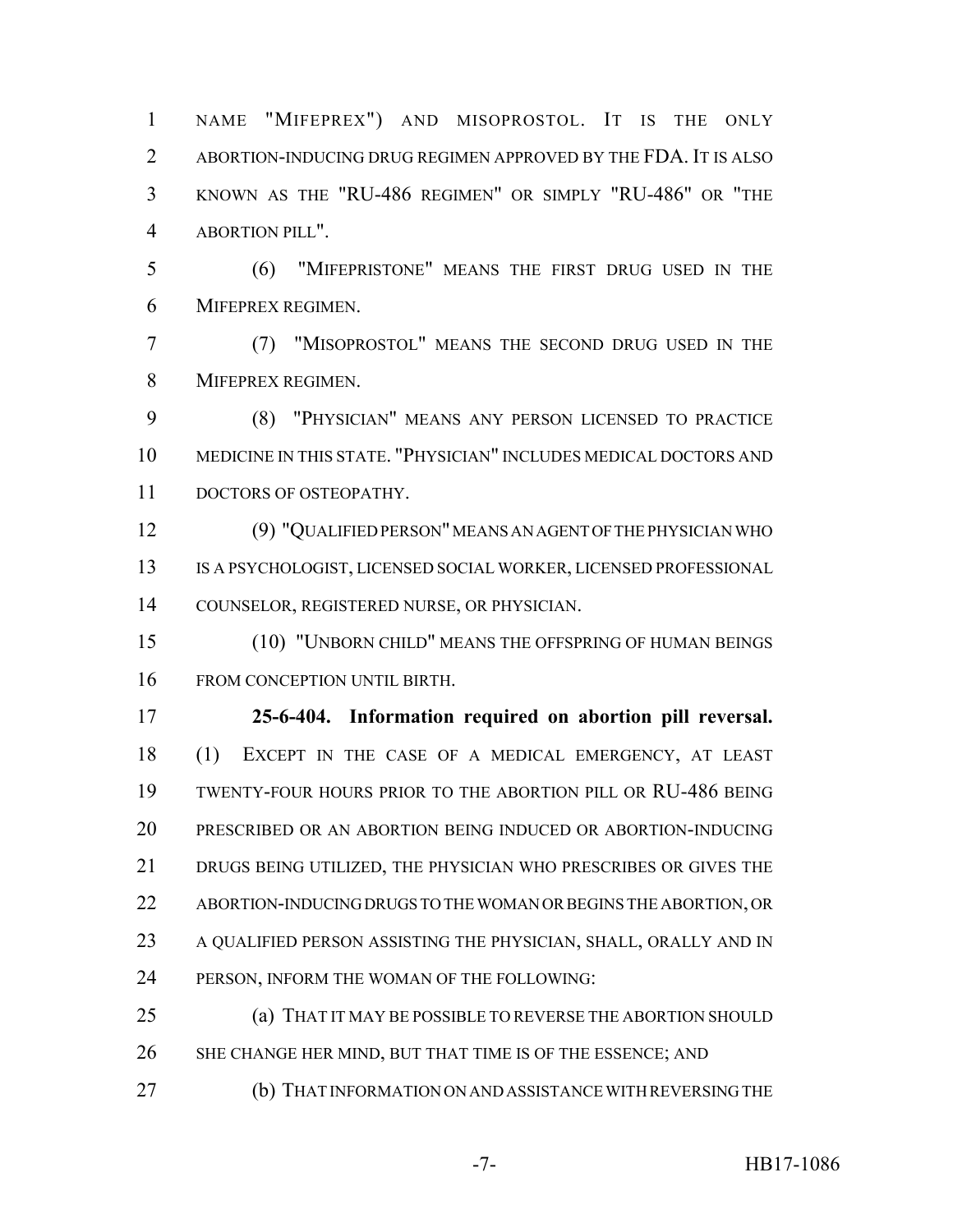EFFECTS OF ABORTION-INDUCING DRUGS IS AVAILABLE IN THE STATE-PREPARED MATERIALS. THE PHYSICIAN OR QUALIFIED PERSON SHALL GIVE THE WOMAN A COPY OF THE STATE-PREPARED MATERIAL, WHICH CAN BE PRINTED OFF THE STATE-PREPARED WEBSITE.

 **25-6-405. Information required in state-prepared materials.** (1) THE DEPARTMENT SHALL PUBLISH ON A STATE-PREPARED WEBSITE THE FOLLOWING STATEMENT:

 ABORTIONREVERSALINFORMATION:INFORMATION ON THE POTENTIAL ABILITY OF QUALIFIED MEDICAL PROFESSIONALS TO REVERSE AN ABORTION OBTAINED THROUGH THE USE OF ABORTION-INDUCING DRUGS, SUCH AS MIFEPRISTONE (BRAND NAME MIFEPREX), COMMONLY REFERRED TO AS "RU-486" OR THE "ABORTION PILL", MAY BE FOUND AT HTTP://WWW.ABORTIONPILLREVERSAL.COM/ OR BY CONTACTING THE TWENTY-FOUR HOUR NURSE-STAFFED HOTLINE AT (877) 558-0333. THESE RESOURCES CAN PROVIDE ASSISTANCE IN LOCATING A MEDICAL PROFESSIONAL WHO MAY BE ABLE TO AID IN THE REVERSAL OF AN ABORTION.

20 (2) ON AN ANNUAL BASIS, THE DEPARTMENT SHALL REVIEW AND UPDATE, IF NECESSARY, THE STATEMENT REQUIRED IN SUBSECTION (1) OF THIS SECTION, ONLY IF THE WEBSITE OR HOTLINE LISTED BECOMES PERMANENTLY UNAVAILABLE AND A SIMILAR ONE CAN REPLACE IT.

 **25-6-406. Civil penalties.** (1) FAILURE TO COMPLY WITH THE REQUIREMENTS OF THIS PART 4:

 (a) PROVIDES A BASIS FOR A CIVIL ACTION FOR ACTUAL AND PUNITIVE DAMAGES;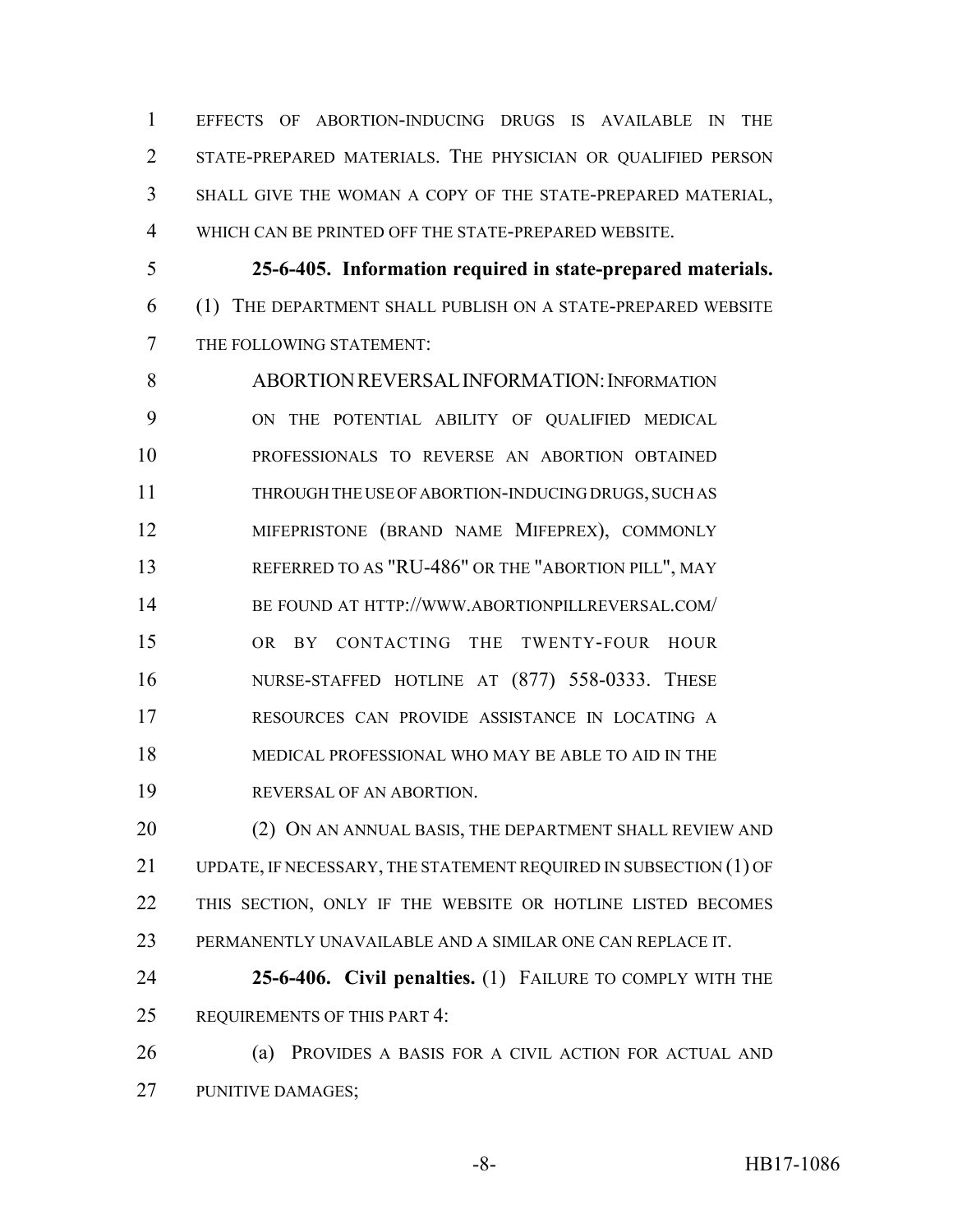- (b) PROVIDES A BASIS FOR CIVIL FINES AND PENALTIES IMPOSED BY 2 THE ATTORNEY GENERAL'S OFFICE; AND
- (c) PROVIDES A BASIS FOR A PROFESSIONAL DISCIPLINARY ACTION UNDER COLORADO MEDICAL MALPRACTICE LAW.
- (2) CIVIL LIABILITY SHALL NOT BE ASSESSED AGAINST THE FEMALE UPON WHOM THE ABORTION IS BEGUN, INDUCED, OR PERFORMED. THE WOMAN'S PRIVACY MUST BE PRESERVED IN CIVIL ACTION THAT IS BROUGHT PURSUANT TO THIS SECTION.
- (3) IF JUDGMENT IS RENDERED IN FAVOR OF THE PLAINTIFF, THE COURT SHALL ALSO RENDER JUDGMENT FOR REASONABLE ATTORNEY'S FEES IN FAVOR OF THE PLAINTIFF AGAINST THE DEFENDANT.
- **25-6-407. Construction.** (1) NOTHING IN THIS PART 4 MAY BE CONSTRUED AS CREATING OR RECOGNIZING A RIGHT TO ABORTION.
- (2) THIS PART 4 DOES NOT MAKE LAWFUL AN ABORTION THAT IS CURRENTLY UNLAWFUL.
- **25-6-408. Severability.** ANY PROVISION OF THIS PART 4 HELD TO BE INVALID OR UNENFORCEABLE BY ITS TERMS, OR AS APPLIED TO ANY PERSON OR CIRCUMSTANCE, MUST BE CONSTRUED SO AS TO GIVE IT THE MAXIMUM EFFECT PERMITTED BY LAW, UNLESS SUCH HOLDING IS ONE OF UTTER INVALIDITY OR UNENFORCEABILITY, IN WHICH EVENT SUCH PROVISION IS DEEMED SEVERABLE HEREFROM AND SHALL NOT AFFECT THE REMAINDER HEREOF OR THE APPLICATION OF SUCH PROVISION TO OTHER PERSONS NOT SIMILARLY SITUATED OR TO OTHER, DISSIMILAR CIRCUMSTANCES.
- **25-6-409. Right of intervention.** THE GENERAL ASSEMBLY BY 26 JOINT RESOLUTION MAY APPOINT ONE OR MORE OF ITS MEMBERS WHO SPONSORED OR COSPONSORED THIS PART 4 IN HIS OR HER OFFICIAL